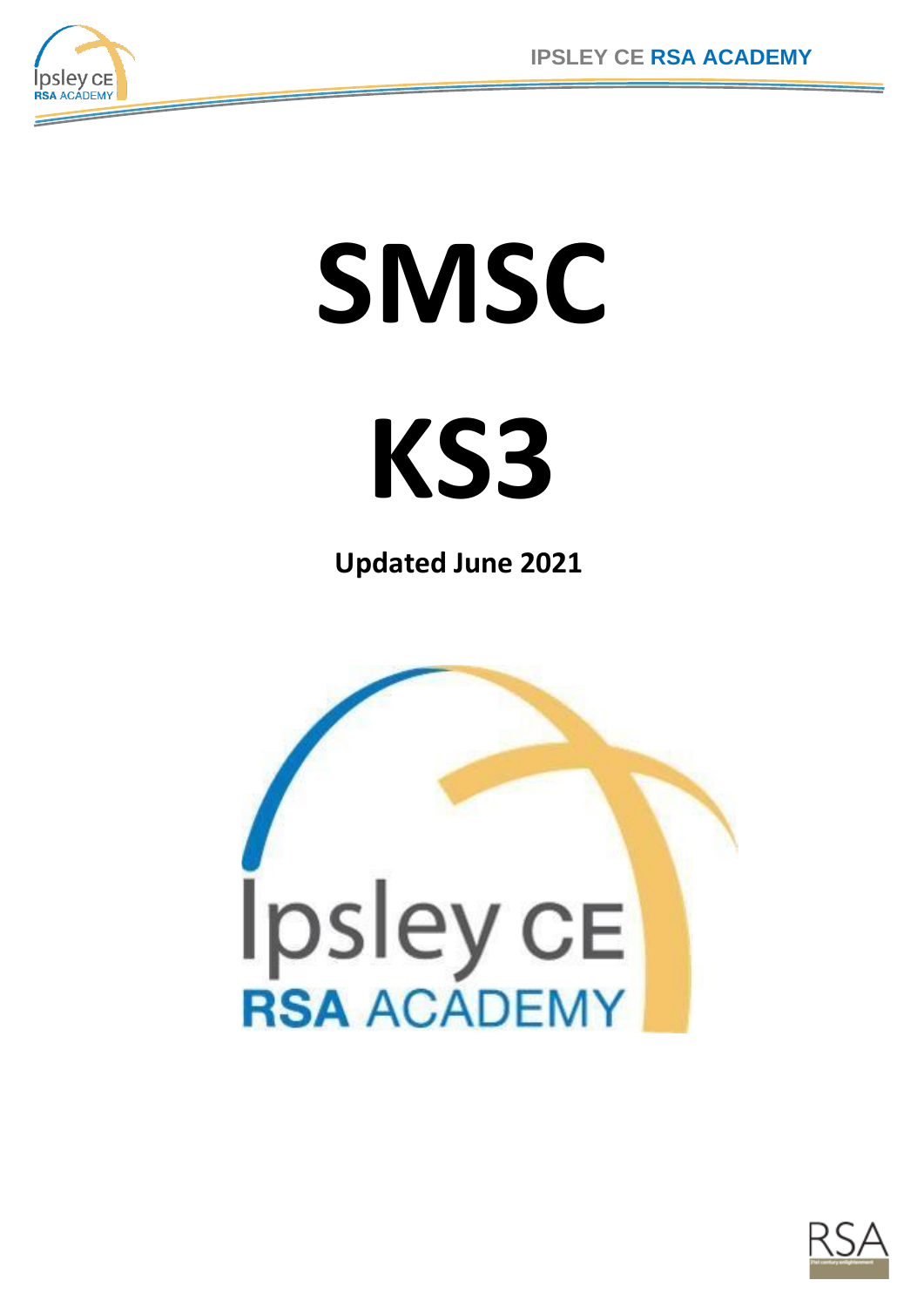

# **SMSC**

At Ipsley CE RSA Academy, we recognise that the spiritual, moral, social and cultural (SMSC) personal development of pupils plays a significant part in their ability to learn and achieve. We therefore provide a curriculum that encourages pupils to explore and develop their own values and beliefs, spiritual awareness, attitudes towards others and appreciation of the diversity and richness of their own and other cultures. All curriculum areas have a contribution to make to pupil SMSC development and we plan for this in every subject of our curriculum. Our school values, as well as British values and current affairs, are taught through the curriculum, tutor time, assemblies and general life of the school.

## **Year 7**

#### **English**

Pupils engage with SMSC throughout all schemes of work within English. They are encouraged to show an interest in, and respect for, different people's feelings, values and interpretations. Pupils develop their understanding of other cultures through their study of fiction and non-fiction texts. In the Autumn term pupils study short stories which encourages them to reflect on the moral and social impact of life choices and significant events which alter characters' lives, as well as developing empathy for others. Through their study of 'Shackleton – Travel Writing', pupils explore the need to respect cultural diversity. Within the Spring term, pupils also study 'Writing to Persuade', here the students are encouraged to look at the work done by charities and how this can affect a person's viewpoint. This scheme allows pupils to appreciate British writers who have contributed to the great works of our heritage. In the Summer term, pupils study Shakespeare and consider how context can affect our understanding of the world. At the end of the year, pupils study poetry. This topic lends itself to promoting fundamental British values as well as encouraging pupils to consider the society to which they belong.

#### **Maths**

In the maths department, we learn about the historical origins of mathematics and study the cultural significance of developments in the subject. In KS3 pupils will see different number systems from around the word and throughout history. This includes Roman numerals, Egyptian hieroglyphics, and the origin of the digit zero. Pupils are taught the Chinese system of multiplying using Napier's bones which leads on to multiplying decimals. We will also learn about the origins of the decimal system we use today and discuss why characters from the Simpsons may not use the same! We will explore mathematics

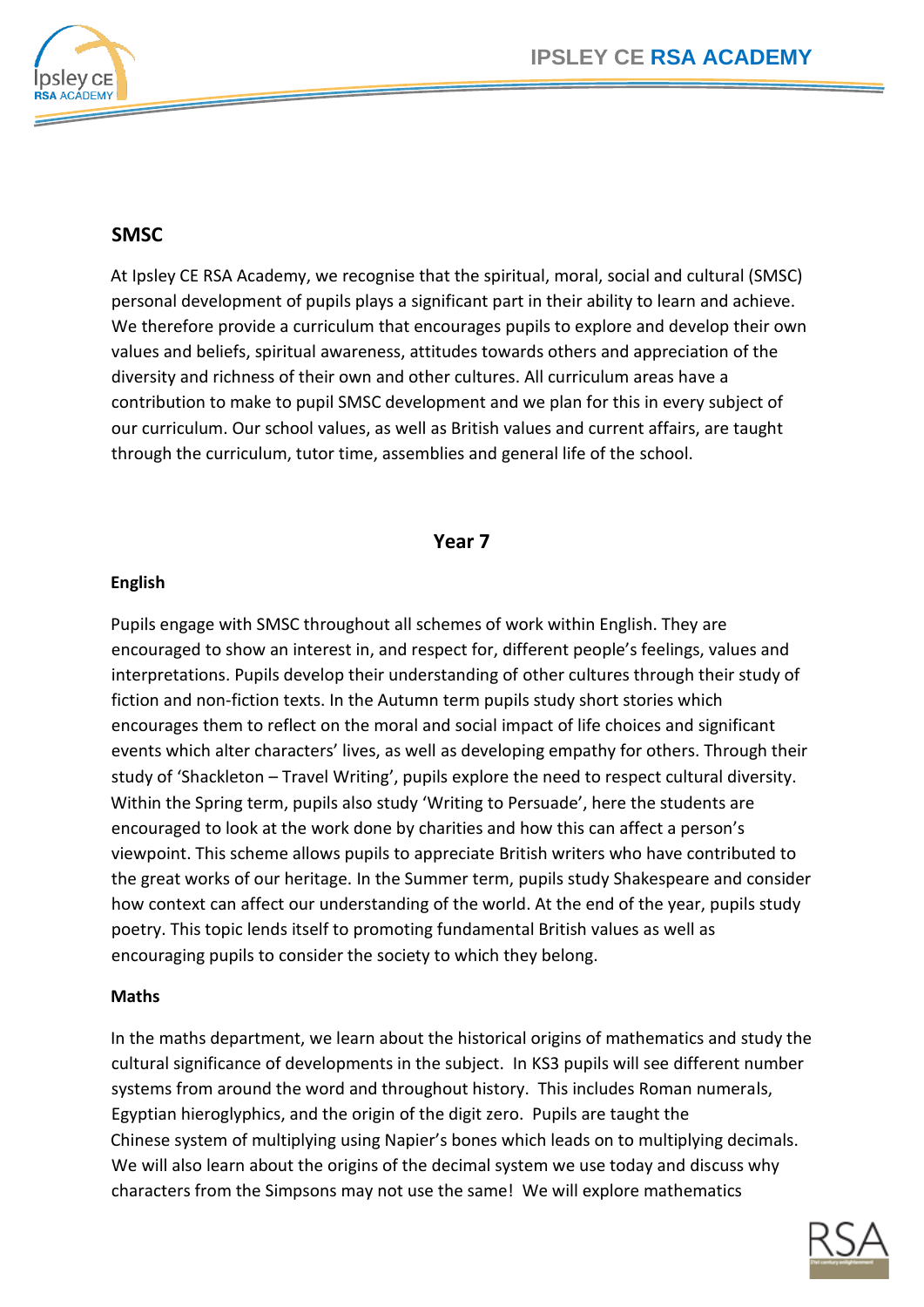

occurring in the natural world in many forms including symmetry and the Fibonacci sequence. We learn about the intrigue around the number pi and its applications. In addition, individuals who have made a significant contribution to the world of mathematics will be studied. These include Newton, Einstein and Pythagoras. Seeing where maths fits into history and the real world gives our pupils a much better appreciation of the cultural significance and its impact on society all over the world. The pupils are shown where in the world the maths they are taught fits in and how it is useful. This improves their understanding and rationale of why it is taught. The pupils will develop their own social skills in maths lessons as a large proportion of the lessons require collaborative learning or team work.

# **Science**

In science we encourage pupils to ask questions about the natural and physical world we live in. This will include focusing on alternative energy and ways we can reduce our carbon footprint and reduce the amount of plastic in the world's oceans. Pupils are taught to recognise scientific evidence can be used to explore social issues, then to ask questions on how science has developed over time and how discoveries and ideas affect the way people think, feel, create, behave and live. Pupils also reflect upon their actions and how we treat the environment to develop future scientists who will change our planet for the better.

#### **RE**

Pupils will listen to and respect each other's views and opinions. Pupils will discuss whether they believe in miracles and how this belief may affect people's lives. They will consider the history of gender inequality and how this has presented itself within the Church. Pupils will consider how money could be spent elsewhere for the benefit of society and its problems of suffering and poverty.

Pupils will consider whether openly expressing your religious beliefs matters in the modern world. A comparison of different religious practices will be discussed and explored throughout their learning. There is reflection of different people's beliefs and a discussion into why respecting different practices is more important than ever in today's world.

Pupils will engage in a discussion of how society could benefit from more religious understanding of each other's beliefs and debate into why it is morally wrong to disrespect other beliefs when they are not your own.

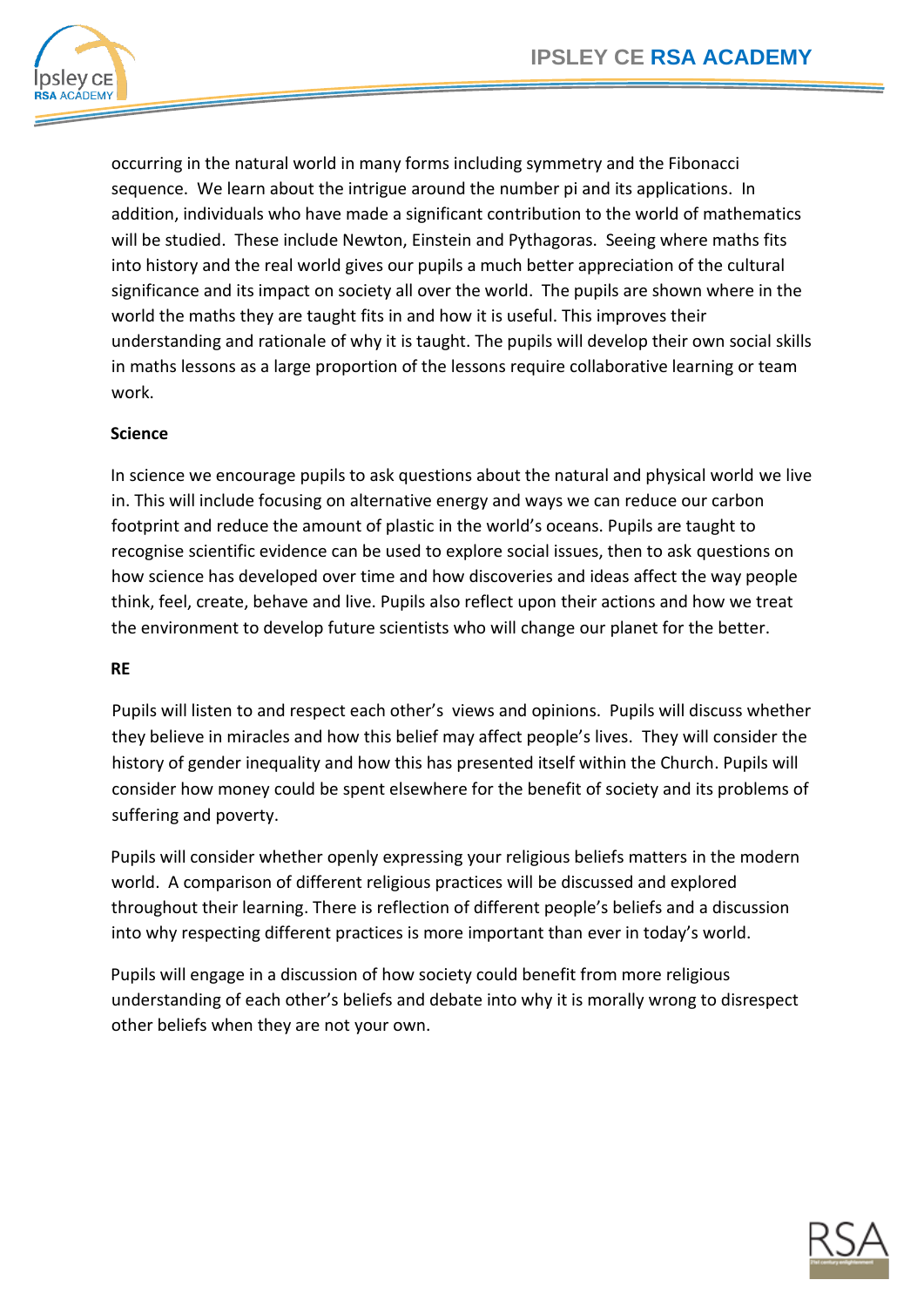

## **Music**

Pupils will get the opportunity to perform, compose and reflect in their music lessons through different topics. Pupils will explore a variety of music genres which will give them the chance to discuss and experience different cultures. They will look at the origins of Blues and Latin music whilst understanding the history behind the social and cultural changes in society. Pupils will explore the impact of music on society and see how it has developed over time.

#### **Drama**

Pupils will look at both scripted and devised work in Year 7 where they will get to explore topics and ideas about the world in a practical way. Pupils will respond to the story of Roshomon through storytelling to explore the social struggles in the story. They will get a chance to understand the difference in our world through role play and practical exploration throughout the year, while working collaboratively.

#### **Creative Arts**

Pupils will develop a range of social skills through regular group work in art and DT, along with self and peer critiques of their work, encouraging them to be more reflective learners. There will be a focus on the cultural element of SMSC across the Creative Arts, through the introduction of multiple artists and designers and projects that promote understanding and appreciation of the work of other artists. Spiritually, all of our schemes of work are designed to allow pupils to show progression to enhance self worth. We encourage our pupils to show individuality, and teach them that it is purposeful and meaningful, and pupils are encouraged to explore their own ideas and creativity in order to promote self identity.

#### **PE**

Pupils will learn the importance of supporting each other and working as a team. They will learn that countries have national team games around the world and appreciate the importance of good sportsmanship. Pupils are taught the importance of supporting each other through constructive feedback and identifying strengths and weakness within themselves and their peers, whilst maintaining a positive way forward in their learning. Pupils learn the importance of winning and losing gracefully, especially in team games. They learn that intrinsic motivation is important and to try their best all of the time with particular reference to performing to maximum levels. Pupils will take on different roles, socialising as supporters, spotters, coaches and performers.

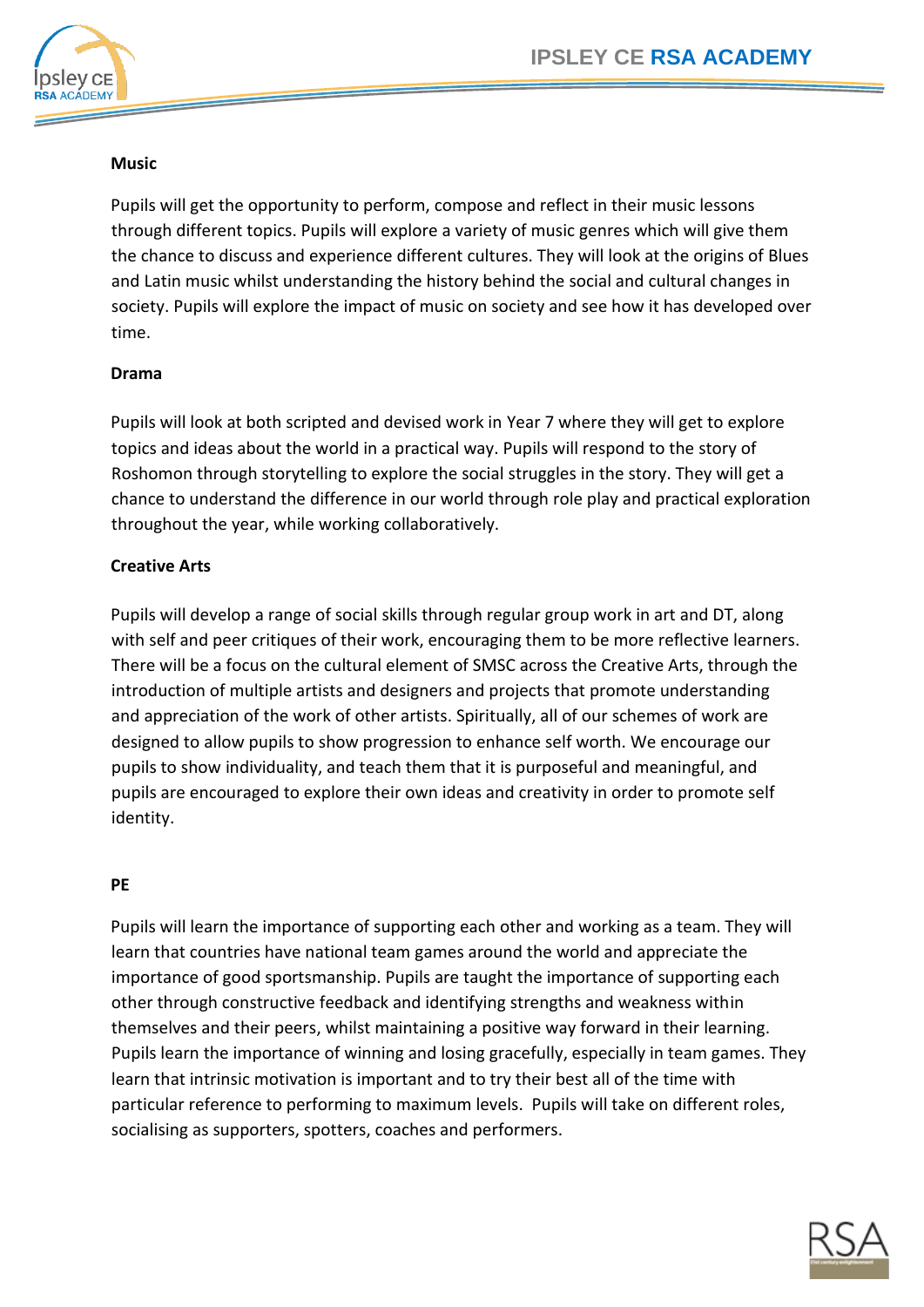

# **French**

In Year 7 pupils learn to seek and convey information about themselves and their place in their immediate community (home) and in the wider community (school and town) so that they can talk about the importance of social interaction and a sense of belonging with friends and family. Spiritually, the teacher may choose to use a text about a Muslim family in France or about a family's participation in a national festival to teach an aspect of syntax, grammar or a set of new lexical items. Socially, pupils will learn the art of conversation both in formal and informal settings. They learn that written communication also follows social rules. There is an immense amount of listening and speaking in language lessons. Morally pupils learn that rules are important and must be adhered to and rigorously applied, albeit in the realm of grammar. Culturally, the teacher uses a large amount of authentic resources in the delivery of MFL lessons so that children are exposed to the global Francophone culture. Furthermore, in each lesson there will be a focus on one KASE competency – KASE stands for knowledge, attributes, skills and experiences and our aim is to ensure that our learners develop and apply these for successful learning, living and working. Pupils will use KASE in familiar, unfamiliar or challenging activities and tasks both in and out of the MFL classroom.

## **Computing**

The computing curriculum focuses on teaching pupils about technology, how it works and how to use technology and computers to solve problems. We live in a digital age, and so much of our culture now takes place on electronic devices. Through projects linked to digital literacy, we aim to enhance pupils' cultural enrichment. Pupils develop a sense of enjoyment and fascination in learning about themselves, others and the world around them, including the intangible. Pupils will develop a greater awareness about risk online, and our moral responsibilities to conduct ourselves in a way which is responsible and moral through technology. Our curriculum also develops an appreciation and acknowledgement of the time saved by the use of computers and the speed at which they work. They understand the relationship between humankind and machine, with a focus on how software has an impact on our daily lives and how it has changed throughout the years. Pupils also study networks, which is linked to the importance of relationships and cause and effect.

## **Geography**

Pupils will become engaged and enthused about different countries around the world. They will explore the need to respect cultural diversity now and in the future. Pupils will show empathy with people involved in an earthquake and consider the resilience of different groups of people living in these danger zones. They will work collaboratively to investigate UK geography through the study of river environments and consider the difficulties in

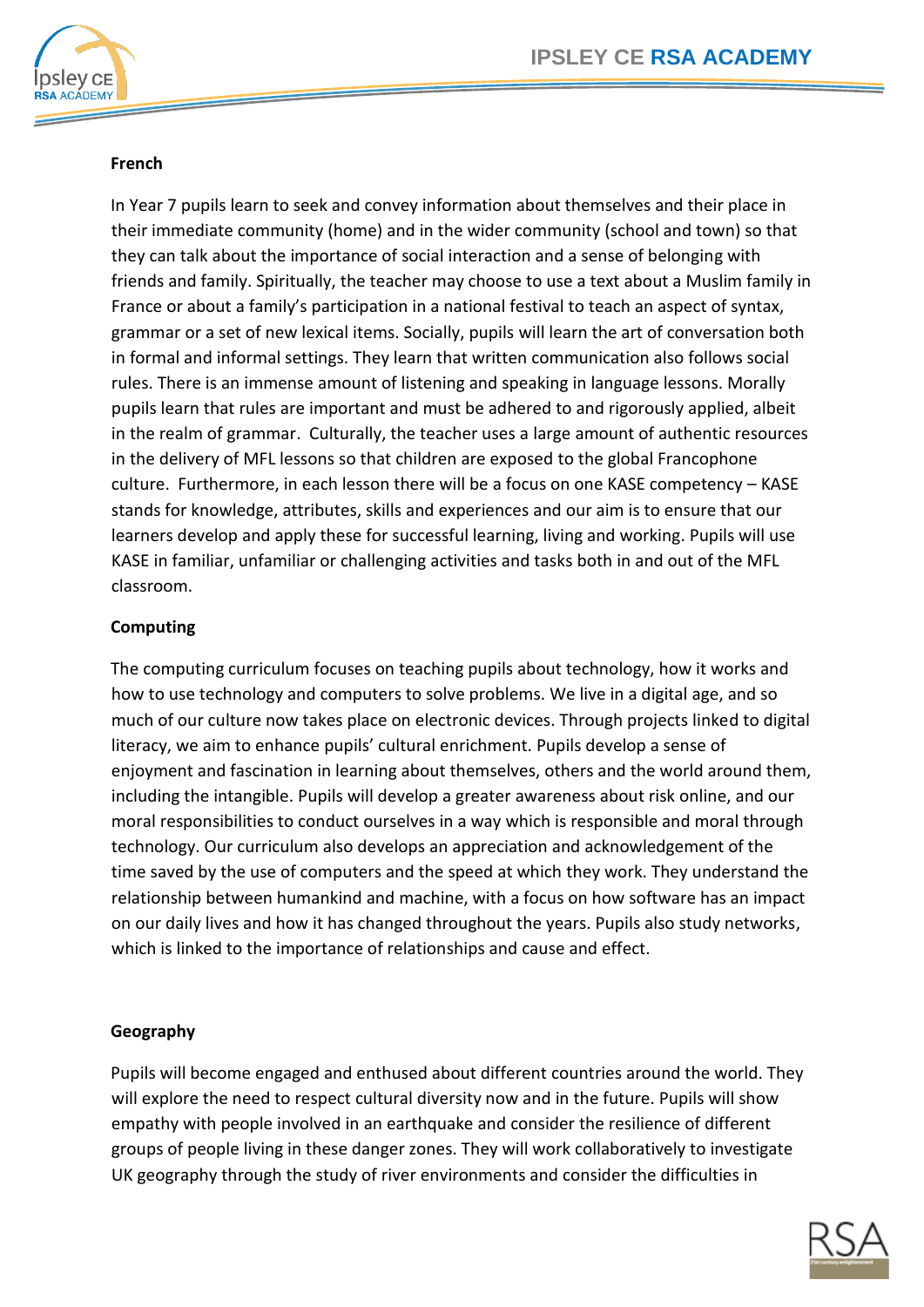protecting everyone's homes along a river. Geography provides an opportunity for pupils to be literate about world issues and become global champions.

## **History**

In the first term, pupils question why history is important and begin to gain an understanding of the skills required for historical investigation and how it relates to the real world. Next, pupils experience ancient Rome, the study of a theme in British history that consolidates and extends pupils' chronological knowledge from before 1066. Pupils become reflective of the influences which have shaped our understanding of the world and understand the responsibilities of individuals and governments through learning about medieval life in the Spring Term. Pupils will engage with democratic processes and other forms of government in the Summer Term, learning about the development of Church, State and Society in Britain during the Tudor era. Pupils empathise with people from the past and discuss how people were treated and if this would be seen as acceptable nowadays, allowing pupils to become self-aware. History offers a variety of learning experiences for pupils that will enable them to become responsible and resilient learners who are able to collaborate and self-direct, in order to solve problems both past and present.

#### **Learning for Life**

Our aim is to help all our pupils to be positive, successful, happy, healthy, and safe in their future, whatever that might be. We want them to be able to recognise what is right and wrong, the consequences of their actions and recognise legal boundaries. Pupils are always encouraged to reflect upon their own lives and to be considerate of the feelings of others through the topics of Health and Wellbeing, the Wider World and Relationships and Sex Education. Pupils learn about strategies to help them with most aspects of their lives including self-worth, identity, self-esteem, and social media. Pupils learn about many types of relationships and how to keep safe. Pupils are encouraged to think about the value of their education and the possible routes for education after the age of 16 and 18. The world of work is also a key feature of Year 7 Learning for Life.

Year 8

## **English**

Pupils in Year 8 begin the year by looking at The Fall of Icarus. This gives students the opportunity to look at a range of sources based on the mythical story, pupils are encouraged to consider the moral aspects of what took place and are provided with the chances to discuss what they would have learned in the case of Icarus. Pupils then study a short story, Tell Tale Heart, and the Gothic Horror genre, considering the impact it can have on others. Next pupils are encouraged to make critical comparisons across texts, such as poems and

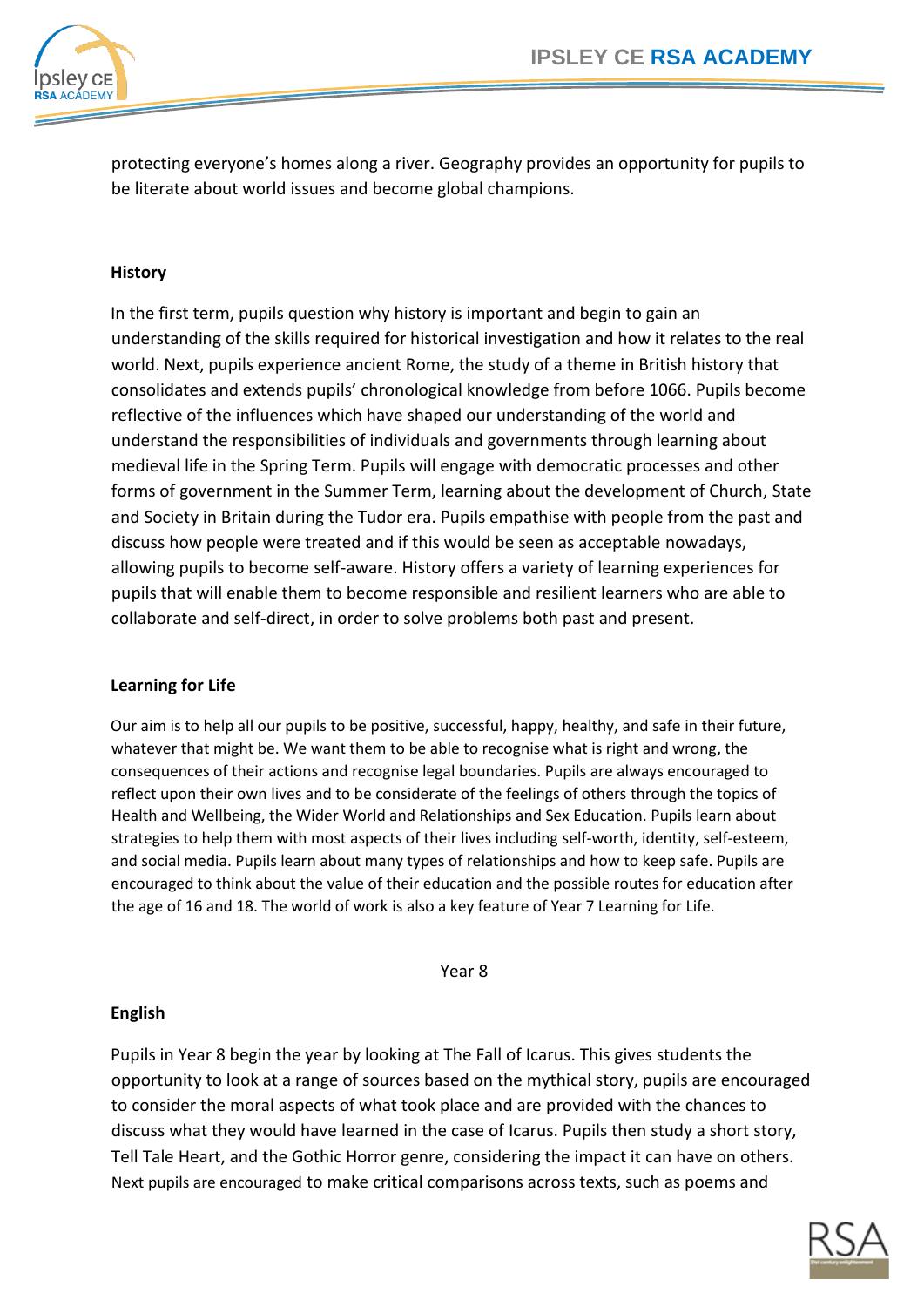

other relevant materials, linked to poetry and the context in which the poetry was written. Pupils then take the opportunity to develop their knowledge from Year 7 when they write to argue. Here the pupils are encouraged to research and voice their opinions on the right to vote at 16. To conclude their Year 8 studies, pupils analyse pre 1914 literature and consider the impact of the author's intent, especially in a modern context.

#### **Maths**

In the maths department, we look into the historical origins of mathematics. Year 8 pupils look deeper into the cultural significance of developments. We look at the influential individuals from ancient Greece such as Pythagoras and Archimedes. Newton's contribution to mathematics is studied in many forms. Pupils are taught to use his equations of motion. Calculus is briefly introduced and we take time to appreciate the originality and brilliance that these individuals must have had. We look into the background of statistical diagrams and who invented them, for example John Venn and his Venn diagram. Pupils are shown where in Cambridge you can find stained glass windows celebrating one of their many famous alumni. We look into the intrigue around the number pi, and see how a very rough estimate for the true value actually appears in the Bible. Seeing where maths fits into history and the real world gives our pupils a much better appreciation of the cultural significance and its impact on society all over the world. The pupils are shown where in the world the maths they are taught fits in and how it is useful. This improves their understanding and rationale of why it is taught. The pupils also develop their own social and oracy skills in maths lessons as a large proportion of the lessons require collaborative learning or team work.

#### **Science**

In science we focus on all aspects of biology, chemistry and physics. This includes exploring diet and the affect that poor nutrition has on the body, and how exercise can aid health. Pupils will explore relationships between family members and are encouraged to ask why do we look the way we do? Pupils are taught to recognise that scientific evidence can be used to explore social issues, then to ask questions on how science has developed over time, why some ideas were accepted, and others were not. Pupils are encouraged to ask questions about the natural, material and physical world in science and to challenge how we treat the planet and local environment to develop future scientists who will change our planet for the better.

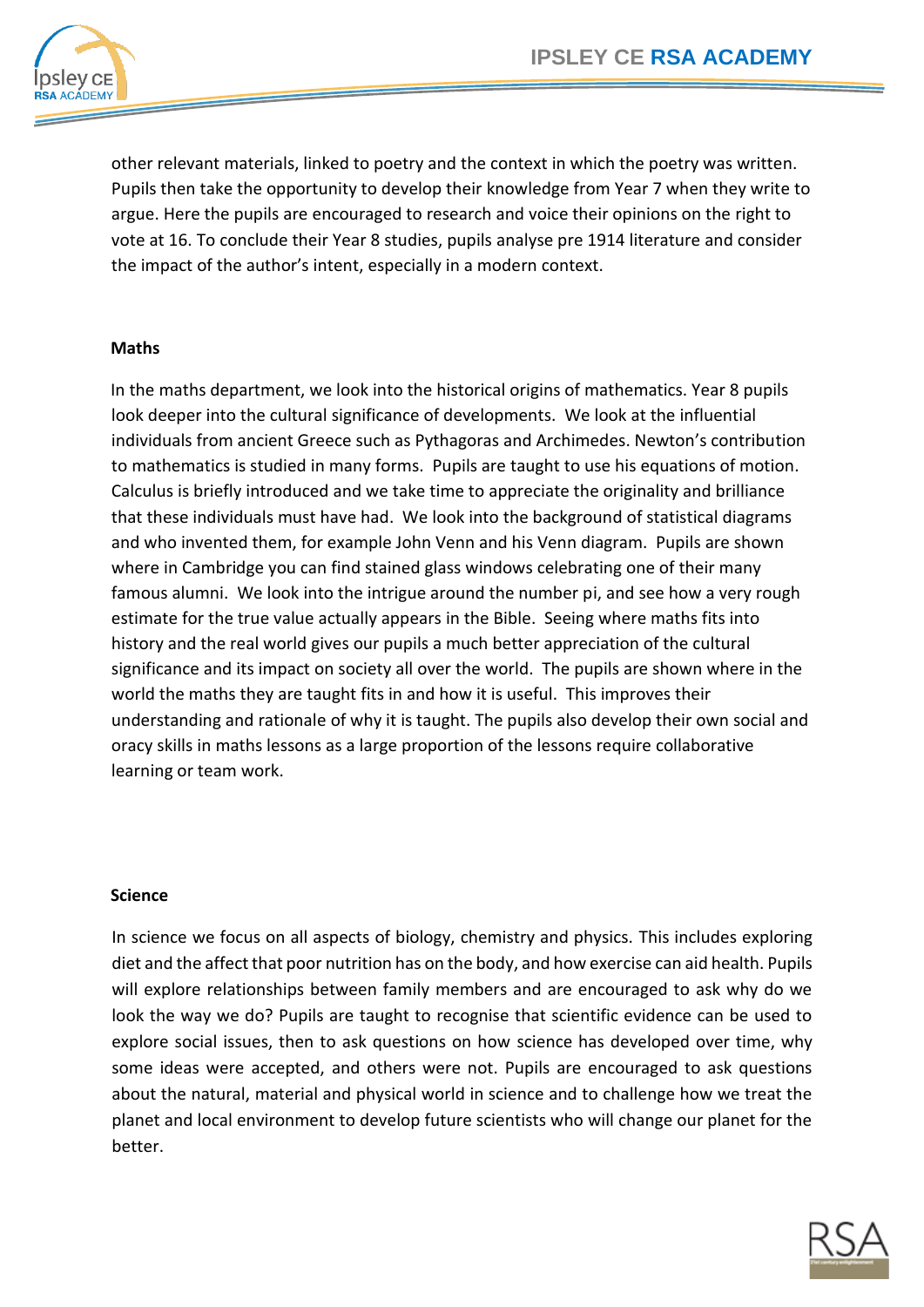

# **RE**

Pupils will be involved in a discussion into how stereotypes can influence people's understanding of religions and the self-esteem of individuals following religious teachings. They will question whether it is ever morally acceptable to label people because of their religious choices. Pupils will compare the differences and similarities of different cultures and religions and consider what the different religions could learn from each other. They will also consider big questions, for example, how can people deal with challenging times in their lives? Can the actions of one person change the world? There is time for personal reflection on what they have learnt about religion at Ipsley and how this may have affected their personal views.

## **Music**

Pupils will explore the development of music through time, looking at Reggae music and music for games as part of their curriculum. They will be able to understand the different experiences that other people have around the world to music and how this has developed us as a society. Pupils will explore key artists for each topic and listen to a range of musical examples to support this.

Pupils will be given every opportunity to develop themselves through group work and individual contribution to the class. They will be asked to respond to music thinking about how it makes them feel and understanding the intention behind the narrative of the music.

#### **Drama**

Pupils will look at Commedia Dell' Arte in drama in order to get an understanding of gestures and cultural exploration within the subject. Pupils will get opportunities to devise their own pieces in line with topics such as the Suffragettes.

Pupils will also look at the play 'Romeo and Juliet' where they will respond to the themes of the text and question their response to what happens. They will gain an appreciation for the work of Shakespeare and they will be able to see how influential he was as a play write, using universal themes that even today people can connect with. They will transform this classic story in to a modern day piece; bringing in key issues in today's society.

## **Creative Arts**

Pupils will build on their social skills through regular group work in art and DT along with self and peer critiques of their work, encouraging them to be more reflective learners. For

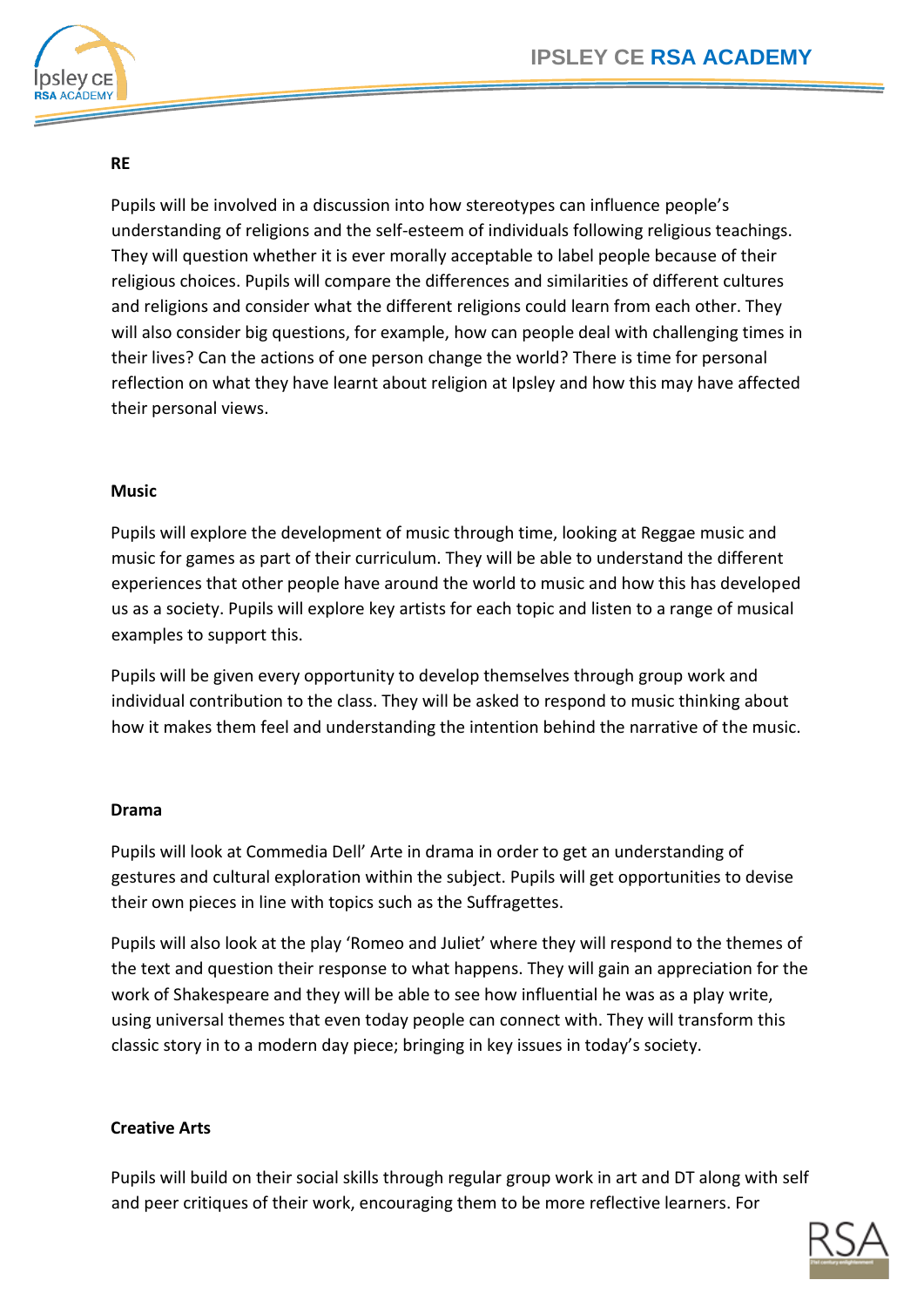

example, they will regularly give each other feedback part way through an outcome in order to make improvements. Spiritually, all of our schemes of work are designed to allow pupils to show progression to enhance self worth, gradually building on skills through each project. We encourage our pupils to show individuality, and teach them that it is purposeful and meaningful, and pupils are encouraged to explore their own ideas and creativity in order to promote self identity.

## **PE**

Pupils interact with each other though gameplay in teams. Pupils learn about the team games in the wider world and the attitudes to these in different countries, especially in invasion games such as rugby. We focus on the different types of dances throughout the world and compare their characteristics. Pupils take on different roles, socialising as supporters, spotters, coaches and performers.

The pupils gain the inner strength to aim high in their performances, trusting their technical knowledge when competing in athletics. Pupils follow cultural sporting events around the world through information given in lessons and in displays. The pupils work together in groups, socialising to produce high level work. Pupils learn about trusting one another in groups and presenting ideas knowing they will be respected, with a focus coming from gymnastics.

#### **French**

Spiritual, Moral, Social and Cultural education is a natural focus of MFL. People, their relationships and their interactions with others are an intrinsic part of what we teach, and the cultural immersion of learning a language cannot be avoided. In MFL learning resources give our pupils an opportunity to consider the needs and experiences of people of other cultures and reflect upon their own response to this. Their increasingly competent command of French grammar allows pupils to access, discover, discuss and debate unfamiliar lifestyles, global events, problems and changes. Finally, SMSC is not confined to the MFL classroom, we hope that the study of languages will positively affect the lives of our pupils and their understanding of the world around them. Furthermore, in each lesson there will be a focus on one KASE competency and our aim is to ensure that our learners develop and apply these for successful learning, living and working. Pupils will use these KASE in familiar, unfamiliar or challenging activities and tasks both in and out of the MFL classroom.

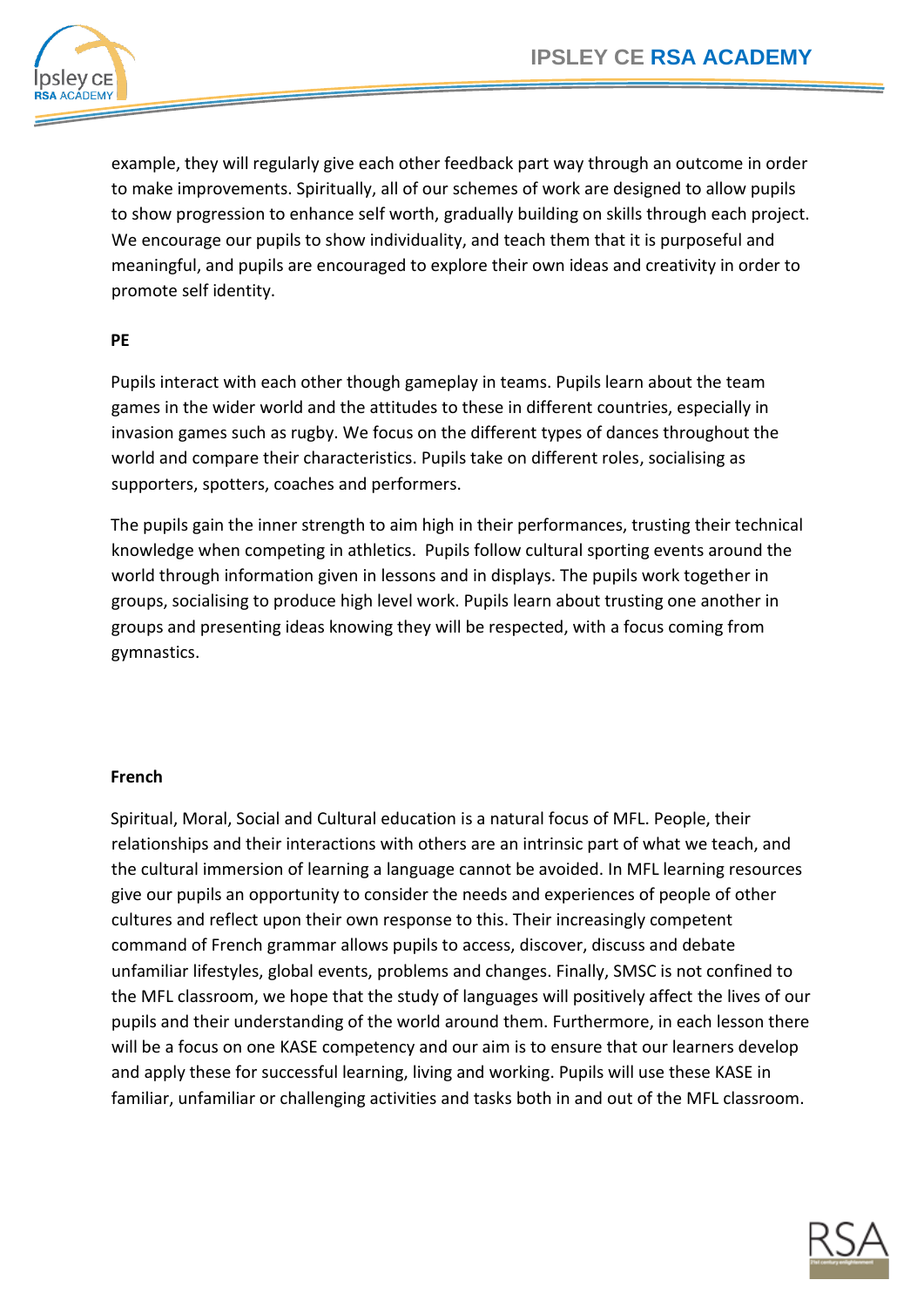

# **Computing**

Pupils gain an interest in, and understanding of, the way communities and societies function at a variety of levels. Pupils are provided with a framework and set of disciplines that will help refine their general awareness and build their self-worth. Programming is a challenging discipline to learn and pupils have to apply their concentration and intelligence very deeply. Pupils use a range of social skills in different contexts, including working and socialising with pupils from different religious, ethnic and socio-economic backgrounds. They work at developing an appreciation and acknowledgement of the time saved by the use of computers and the speed at which they work. They also work collaboratively to find out more about how to program a computer and the drawbacks and benefits of reliance on such technology.

## **Geography**

Pupils develop empathy through studying life in a slum and they will engage with the social consequences of altering the culture of a slum. Pupils will empathise with communities hit by tropical storms and consider the resilience of different groups of people living in the affected areas. Pupils will experience the diversity of different climatic areas through the study of hot and cold environments. Pupils are given time to reflect on the consequences of their actions and the opportunity to research more independently and to discuss a moral code of conduct when shopping for global products. Geography provides students with the opportunity to become experts who are fluent when discussing global issues and allows students to become self-aware of their own impact on the planet.

#### **History**

In the first term, pupils recap prior skills by completing an investigation into the skeletons in the field. Through a study of the English civil war, pupils glimpse the impact of revolution and reform in Britain. Next, looking at the British Empire and the horrors of slavery, pupils understand ideals of political power, industry and empire. Pupils are encouraged to examine other cultures and values, purposefully analysing the difference between the social acceptabilities of the past and what society looks like today. Studying diversity through looking at the past gives pupils the opportunity to empathise with others and reflect upon modern day challenges to equality. In the Spring Term, pupils learn of the industrial revolution, how it began in Britain, they will understand and discuss how children were seen and treated differently in the past. Pupils are provided with opportunities to challenge discrimination and persecution, in the Summer Term, through the study of the suffragette movement and understanding the significance the World Wars. History offers a variety of learning experiences for pupils in Year 8 to build on their ability to work collaboratively, enabling pupils to become reflective learners. Pupils will also enhance their communicative skills through studying topics that enthuse them to debate and problem-solve.